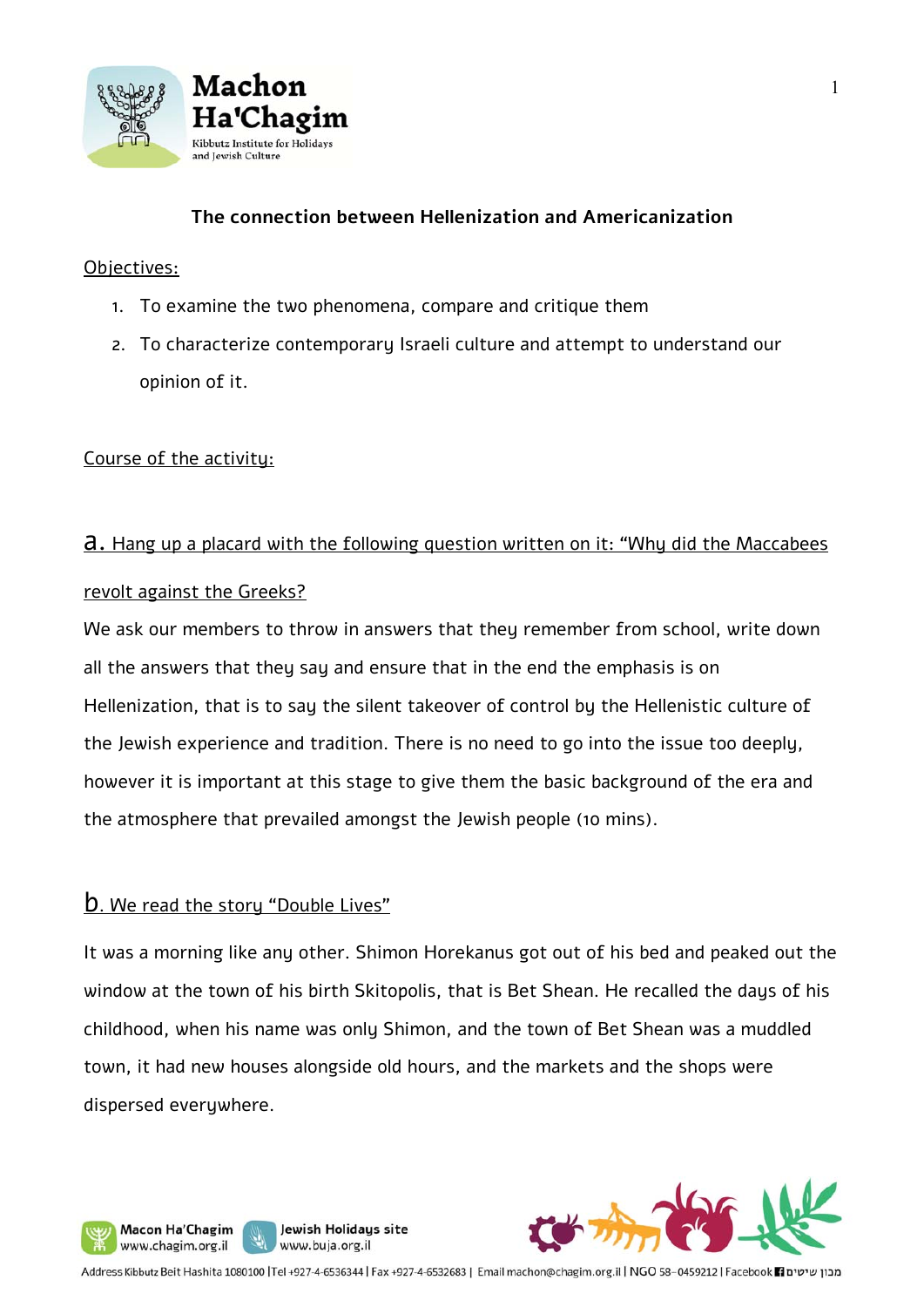



However today everything is well organized, and the town appears as if it had relocated one of the Greek towns to Bet Shean. It had had the best modern architects. There are two main plazas in the shape of a cross. Around them all the work of society and trade takes place. The largest one is the Cardo, where Shimon Horekanus' shop is located. Shimon Horekanus left his home in the direction of his spice shop. This business had been prospering since the occupations by Alexander of Macedon. Today he sells his spices from all corners of the Hellenist kingdom, from India and Persia. While he was walking through the streets of the town, he passed close to the amphitheatre. Shimon Horekanus remembered the war of the gladiators which took place a week ago in the amphitheatre: how exciting the "show" was. The Greek strongman who was well equipped needed half an hour in order to bring down the black slave, who fought like a she-wolf protecting her cubs and her own life.

Eventually he reached his shop and started work. It was a prestigious trade. In order to engage in trade in Hellenistic Judea he had to have a good command of the Greek language, although the language of the street was Hebrew. Shimon Horekanus loved his trade mainly due to the fact that he met people from throughout the Hellenist kingdom, and thus he became closer to the advanced Hellenistic culture. With this aspiration, realization of the Hellenist dream, his Jewish-Greek life continued in happiness and prosperity until the eruption of the Maccabee rebellion.



Address Kibbutz Beit Hashita 1080100 |Tel +927-4-6536344 | Fax +927-4-6532683 | Email machon@chagim.org.il | NGO 58-0459212 | Facebook 1 מכון שיטים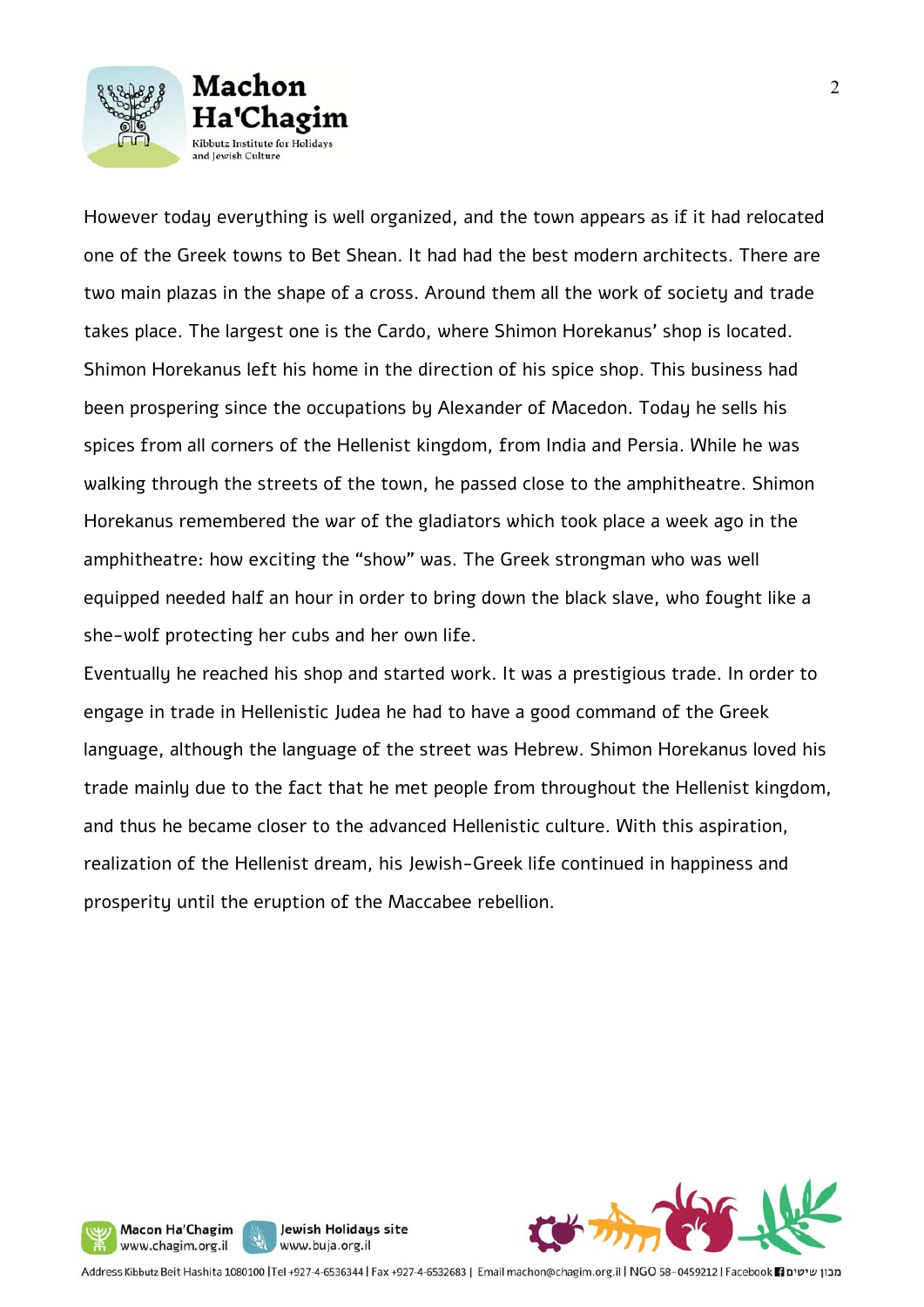

# c. Questions

- Which characteristics that were not traditionally Jewish exist in the life of Shimon Horekanus?
- What does he feel about the Hellenist culture? What can he see in it?
- What does he feel about the Jewish culture, it anything? (15 minutes).

## d. Hang around the room placards with headings:

Jewish culture

Macon Ha'Chagim

www.chagim.org.il

y

- American culture
- European culture
	- Ask the members of the group to walk around and to cut out photographs from magazines, to write and draw on each placard things that are suitable in their opinion, which define the relevant culture. (15 mins)
	- Collect all the placards together and hang up a new one: "Youth culture in Israel" on which the figure of a rounded youth is drawn whereby it is possible to write inside the figure, and next to the various body parts, pursuant to the questions.



Jewish Holidays site

www.buja.org.il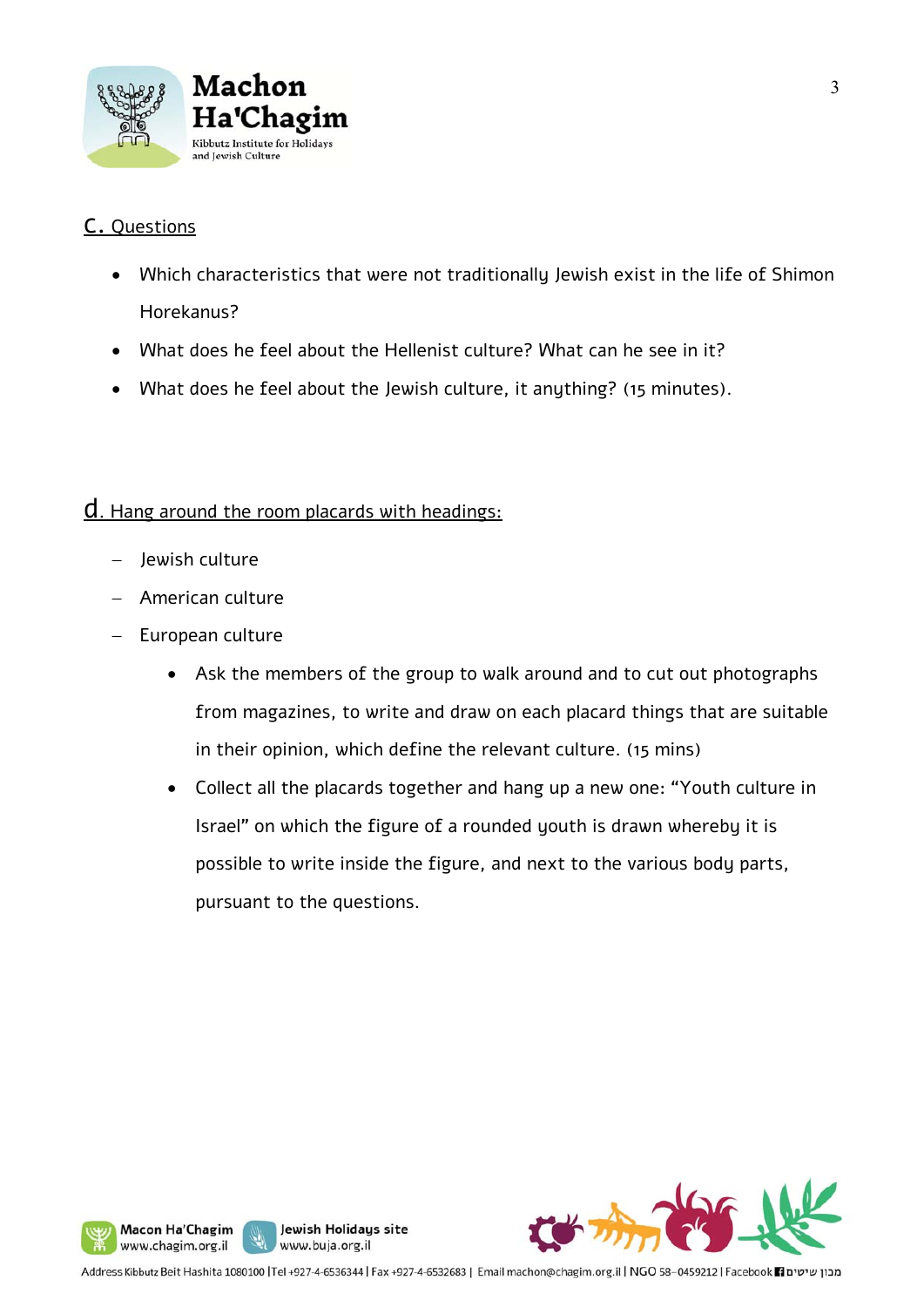

## e. You ask - what constitutes the youth culture today?

- What does he wear?
- What does he eat when he goes out to enjoy himself?
- Which music does he listen to?
- What are his hobbies?
- Which movies does he like?
- What is his opinion about the society in which he lives?
- What is important to him in life?
- What makes him happy?
- What angers him?

# f. Guided questions:

- What do we take from the Jewish culture?
- What from the American culture?
- You said, that eating frogs legs is a characteristic of Israeli youth, from which culture is this custom drawn? (20 mins)